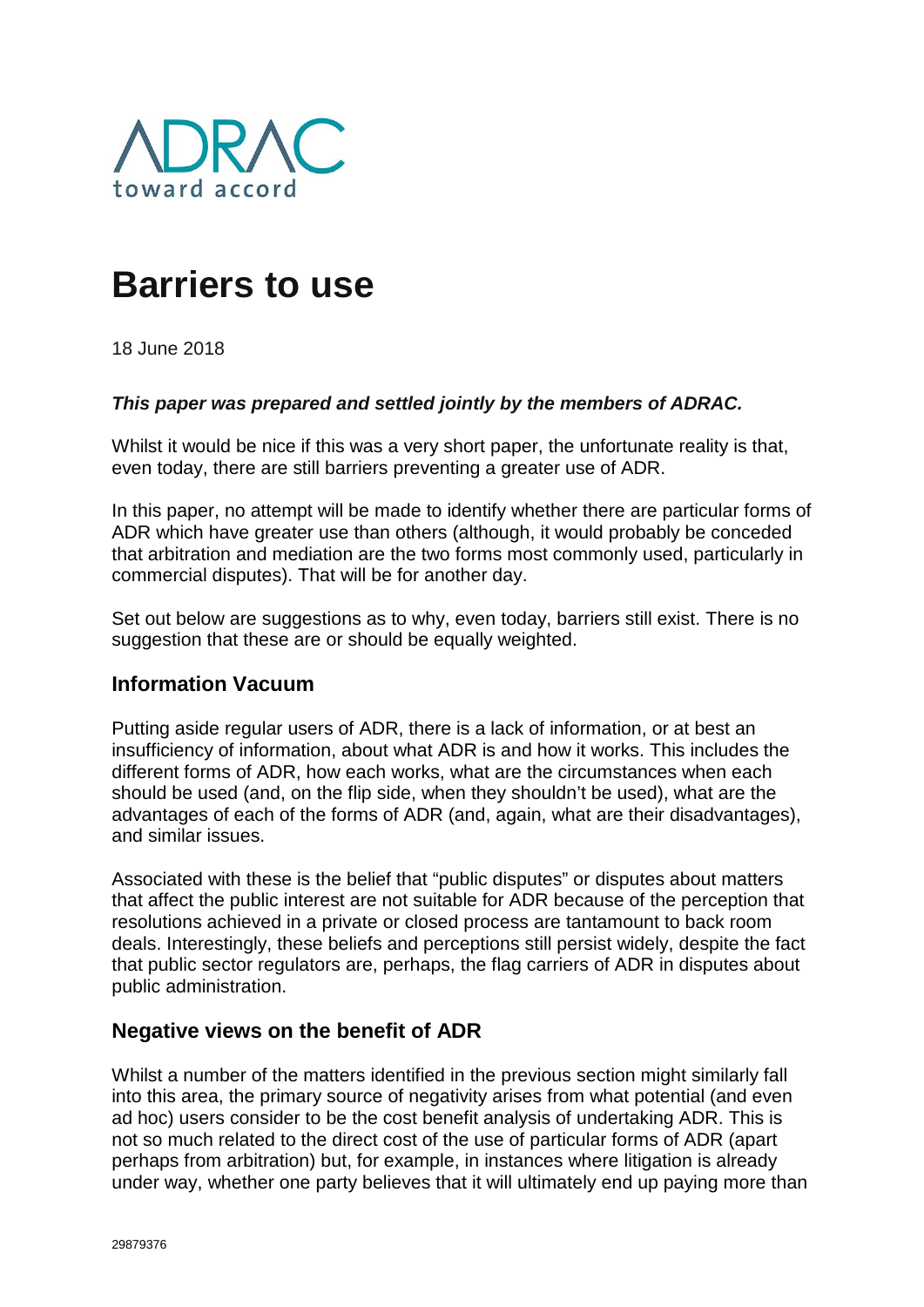if it allowed the dispute to proceed to an ultimate judgement and the other party taking the opposite view.

## **Internal processes**

This barrier, obviously, arises more prevalently in the commercial sphere, particularly in circumstances where an entity has an in house legal function. Invariably, whilst the in house lawyers might understand ADR, they are generally not the ultimate decision makers. That is left to the business and, generally, most are very sceptical or apprehensive about using ADR, who view it as either a distraction or another way for the external lawyers to increase their billings.

# **Appropriate third party (who should be the person in the middle?)**

Whilst it may seem that there is a large pool of potential appointees, the reality is, in large commercial disputes, retired judges are still usually the first choice. This is particularly so in circumstances where external lawyers are involved in putting together a panel of potential appointees.

Added to this is the fact that most will look at the recent successes of potential appointees without having any details of what the issues were about, the strengths or weaknesses of each position, and similar matters.

# **Enforceability of outcome**

Enforceability is available in many of the most used forms of ADR, in particular arbitration 'binding' third party determinations, and the like.

Other issues include the breadth of releases, particularly in circumstances where some parties will attempt to have included in any settlement agreement a release of all matters associated with the issue, even if those matters had not yet arisen or been understood by either party.

Enforceability in mediation is a different question from enforceability in determinative processes. In arbitration, for example, there is usually a process available that enables registration of an arbitral result as an enforceable judgment of a Court. A similar result can be achieved contractually by parties to a binding third party determination or forms of expert determination.

Mediation is capable of producing results in non-justiciable disputes which could never be enforced. It is capable of producing results that are partially enforceable on contractual grounds depending on the outcome of the mediation. The different levels of enforceability in mediation can amount to a barrier to use.

## **Cultural and attitudinal factors**

Several years ago Tom Howe QC spoke about various 'habits' of thought that can constitute barriers to the utilisation of ADR. Although Tom's presentation was directed principally to government departments and agencies (and their lawyers)